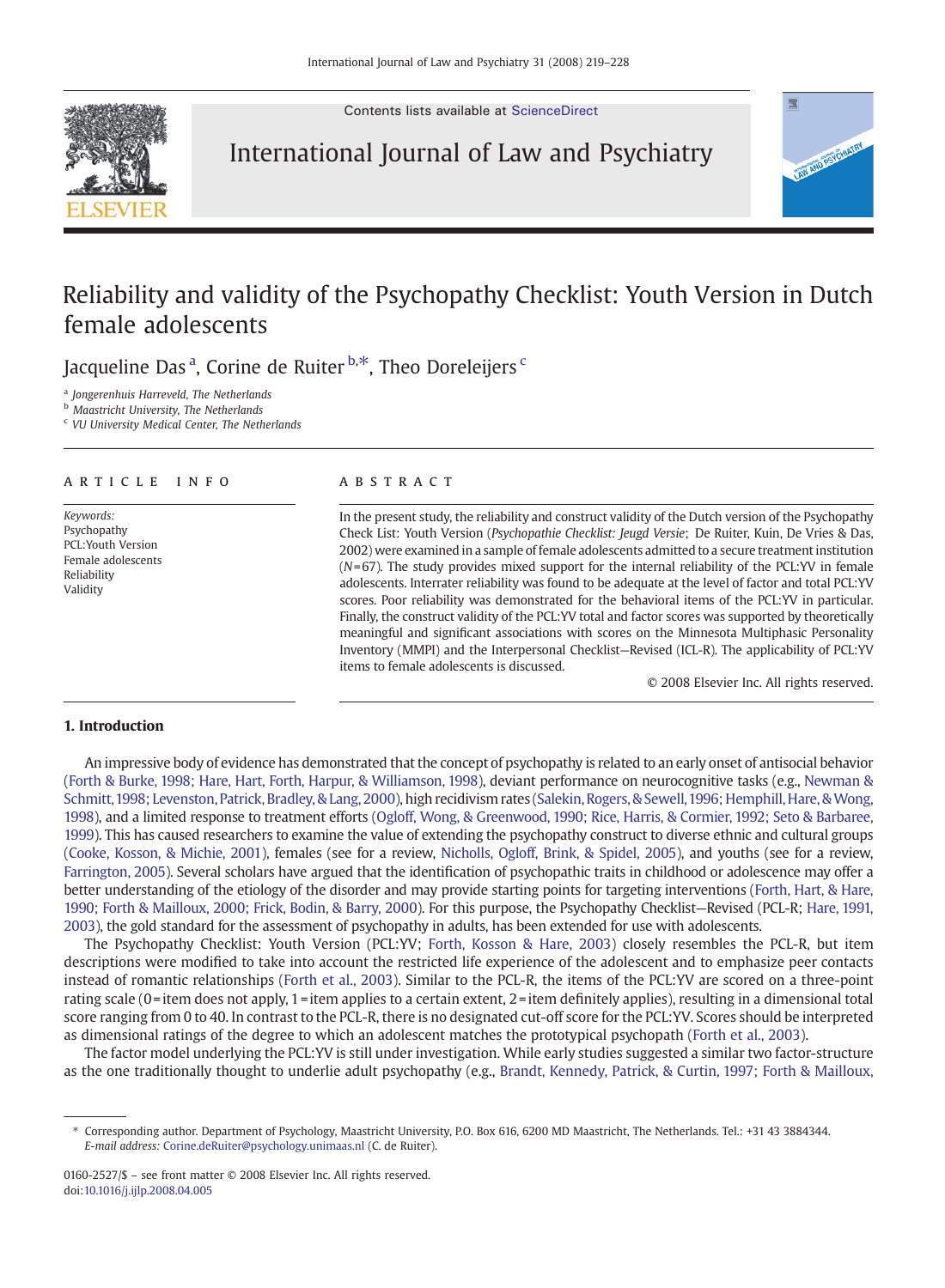[2000\)](#page-8-0), the PCL:YV manual [\(Forth et al., 2003\)](#page-8-0) provides evidence of two alternative models that have been proposed for the PCL-R: a modified version of the hierarchical three-factor model ([Cooke & Michie, 2001](#page-8-0)) and a parceled four-factor model ([Hare, 2003\)](#page-9-0). Research with the PCL:YV in male adolescents has shown some promising predictive validity. For instance, psychopathic traits were found to be associated with violent recidivism ([Forth et al., 1990; Gretton, McBride, Hare, O'Shaughnessy & Kumka, 2001;](#page-8-0) [Gretton, Hare & Catchpole, 2004\)](#page-8-0), a shorter time span between release and re-offense ([Brandt et al., 1997; Gretton et al., 2004](#page-8-0)), and a higher rate of institutional infractions [\(Brandt et al., 1997; Skeem & Cauffman, 2003\)](#page-8-0).

# 1.1. Psychopathy in females

The study of psychopathic traits in girls has been stimulated by the fact that antisocial girls are at high risk of adverse long-term outcomes, such as academic difficulties (e.g. school drop out; [Bates, Bayles, Bennett, Ridge, & Brown, 1991\)](#page-8-0), emotional problems [\(Zoccolillo, 1992\)](#page-9-0), marital difficulties and violent relations with men, ([Lewis et al., 1991; Robins, 1986\)](#page-9-0), and poor parenting skills [\(Lewis](#page-9-0) [et al.,1991](#page-9-0)). In the PCL:YV manual, it is suggested that the PCL:YV can be applied invariantly across gender [\(Forth et al., 2003](#page-8-0)). However, this suggestion may not be warranted considering recent research findings in female adults (e.g., [Salekin et al.,1997; Vitale & Newman,](#page-9-0) [2001; Vitale, Smith, Brinkley, & Newman, 2002\)](#page-9-0). The most striking finding is a lower prevalence rate of psychopathy in a noncriminal female sample ([Forth, Brown, Hart, & Hare,1996](#page-8-0)), as well as offender samples [\(Grann, 2000; Salekin et al., 1997; Salekin, Rogers, Ustad,](#page-9-0) [& Sewell, 1998; Vitale et al., 2002\)](#page-9-0), than what is typically reported in male forensic samples [\(Hare, 1991; Hart, Hare, & Forth, 1994\)](#page-9-0). Furthermore, there is equivocal support for the predictive validity of psychopathy scores in females. For instance, psychopathy was found to be only a poor to modest predictor of future criminal acts in one study ([Salekin et al., 1998\)](#page-9-0). [Richards, Casey and Lucente](#page-9-0) [\(2003\),](#page-9-0) however, identified psychopathy as a better predictor of new criminal charges than a combination of other variables, such as the total number of days spent in treatment and the treatment condition a person was admitted for. In addition, psychopathy scores were associated with poor program adherence, removal for serious noncompliance, violent and disruptive infractions and avoidance of urinalysis testing. These findings are in line with those found for male psychopaths [\(Ogloff et al., 1990; Rice et al., 1992\)](#page-9-0).

Only a few studies have addressed psychopathy in female adolescents. In their investigation of psychopathic traits as measured by the Antisocial Process Screening Device (APSD; [Frick & Hare, 2001](#page-8-0)) in a nonreferred sample of boys and girls ranging in age from 10 to 17, [Marsee, Silverthorn, and Frick \(2005\)](#page-9-0) demonstrated that there were no gender differences for the callous–unemotional, narcissism and impulsivity dimensions in their associations with aggression and delinquency. However, the psychopathy total score, as well as each psychopathy dimension, was significantly more strongly related to relational aggression in girls than in boys. Contrasting results were found by [Odgers, Repucci, and Moretti \(2005\)](#page-9-0) in their examination of 125 girls incarcerated at a correctional facility. Using a structural equation modeling procedure, only a moderate relationship between psychopathy scores and concurrent aggression could be identified. More specifically, Factor 2 (Deficient Affective Experience; [Cooke & Michie, 2001\)](#page-8-0) was related to physical ( $\beta$ = .24, p= .02) and relational ( $\beta$ = .21, p= .01) types of aggression, but this association disappeared when a rivaling variable (experienced victimization) was included in the analysis. Moreover, it was demonstrated that PCL:YV scores were not predictive of future re-offending in girls, whereas prior victimization experiences were.

### 1.2. The present study

The present study was designed to examine the interrater reliability and internal reliability (item homogeneity and internal consistency) of the Dutch language version of the Psychopathy Checklist: Youth Version (Psychopathie Checklist: Jeugd Versie; PCL: JV; [De Ruiter et al, 2002\)](#page-8-0) in female adolescents. The construct validity of PCL:YV scores will be explored by relating them to scores on the Dutch version of the Minnesota Multiphasic Personality Inventory—Adolescent version (MMPI-A; [Butcher et al., 1992](#page-8-0); Dutch version: [van Dijk, Cornelissen, & Derksen, 2000\)](#page-9-0) or the MMPI-2 [\(Butcher, Dahlstrom, Graham, Tellegen, & Kaemmer, 1989;](#page-8-0) Dutch version: [Derksen, de Mey, Sloore, & Hellenbosch, 1995\)](#page-8-0) when the subject was 19 years or older. In addition, PCL:YV scores will be related to scores on the Dutch revised version of the Interpersonal Checklist (ICL; [LaForge & Suczek, 1955;](#page-9-0) Dutch version: ICL-R; [de](#page-8-0) [Jong, Van den Brink, & Jansma, 2000](#page-8-0)). Previous research in incarcerated male adolescents ([Brandt et al., 1997\)](#page-8-0) has demonstrated that PCL:YV scores were positively related to MMPI clinical scales 4 (Psychopathic Deviate) and 9 (Hypomania). Furthermore, psychopathy scores have been found to be positively related to a dominant and hostile interpersonal style, and negatively to interpersonal styles characterized by submissiveness and friendliness in male and female students [\(Forth et al., 1996\)](#page-8-0) and male and female young offenders [\(Salekin, Leistico, Trobst, Schrum, & Lochman, 2005\)](#page-9-0). A research question of the present study is whether these findings can be generalized to the present sample of female adolescents in juvenile justice.

#### 2. Method

### 2.1. Participants

The sample comprised 67 female adolescents admitted to a secure section of *Iongerenhuis Harreveld*, a juvenile justice treatment institution. Jongerenhuis Harreveld is a referral institution for the entire nation, which results in the admission of only the most severely disordered girls. The less seriously disturbed girls are taken care of in regional facilities. Most of the girls had been sentenced to a civil supervision order by the court. A supervision order can be imposed when a child's development is psychologically or physically threatened because of incompetent parenting and/or behavioral problems in the child. During the supervision order, the custody of the adolescent becomes the shared responsibility of the parents and the official child protection agency. Girls are also placed in the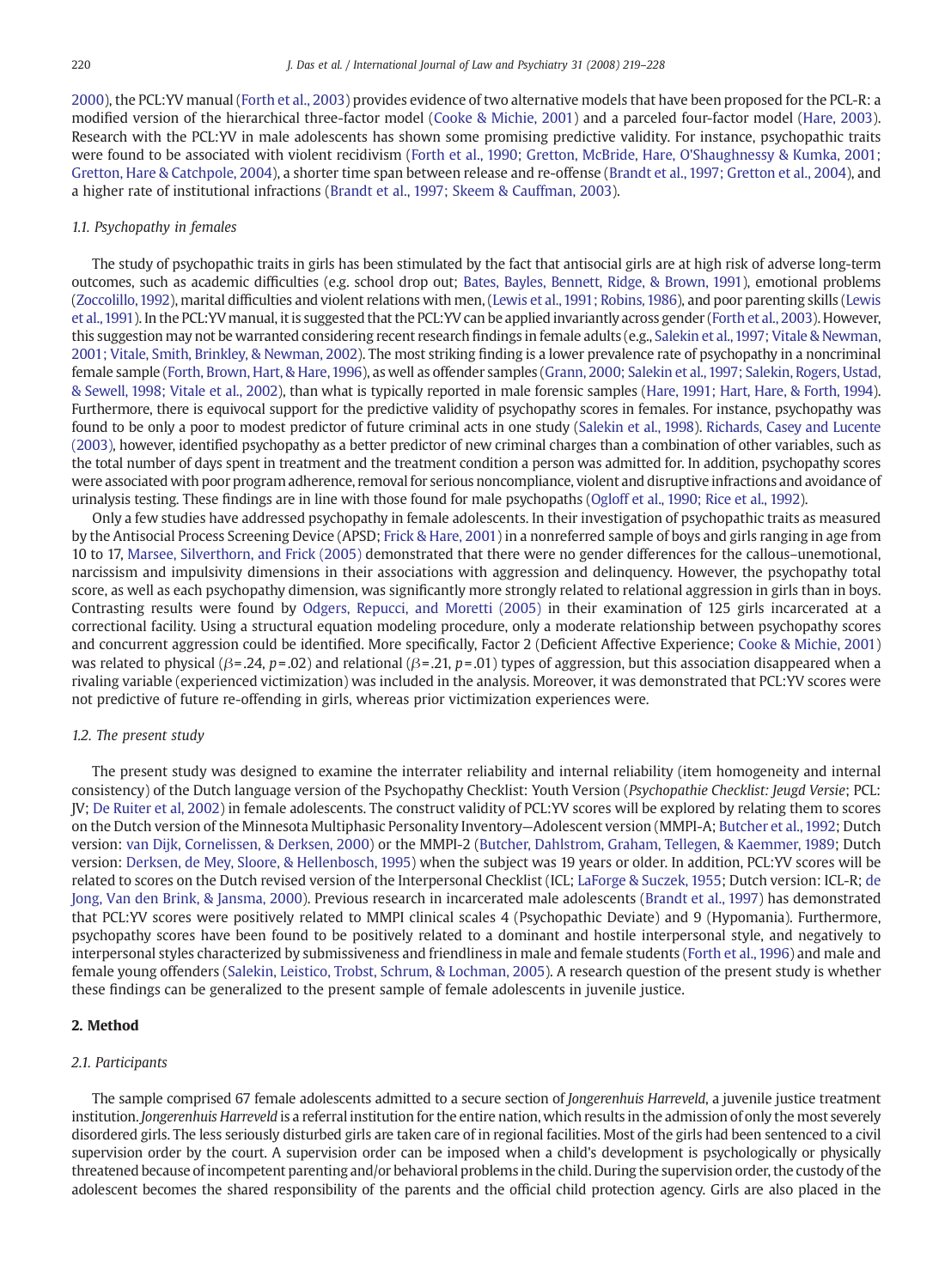institution because a mandatory treatment order has been imposed by the juvenile criminal court. The duration of a mandatory treatment order can vary from 2 to 6 years, depending on the seriousness of the offense, on whether a mental disorder was present at the time of the offense and on whether the parenting situation was severely compromised.

From January 2002 until June 2003, every newly admitted girl  $(N=81)$  was asked to participate in the study. Six girls refused to participate and for 89% of the remaining girls ( $n=67$ ), written informed consent by the adolescent herself and passive informed consent by her parents was obtained. The study was approved by the relevant ethics boards and administration of the juvenile justice institution.

# 2.2. Sample characteristics

The mean age at admission was 15.6 years (SD=1.6; range 11–19). In terms of ethnic origin, 72% was European, 6% was Surinamese, 3% was Moroccan, 2% was from the Netherlands Antilles, and 18% had another ethnic background (i.e., Asian, South-American, Turkish, North-African or Russian). Furthermore, 93% of the girls were placed in the institution under a supervision order and 8% under a mandatory treatment order. All four girls with a mandatory treatment order were convicted for a violent offense: manslaughter  $(n=1)$ , murder  $(n=2)$  and violent robbery  $(n=1)$ . Although girls with a supervision order were not convicted for a criminal offense, they showed serious externalizing behavioral problems, including running away from home, substance abuse and engaging in prostitution, as well as internalizing behavior problems. At the time the present study was finished, eight girls were still in the institution. The mean length of stay of the other 59 girls was  $16.08$  months  $(SD=8.2)$ . The girls who did not participate in the study did not differ from girls in the present sample in terms of age (t=−1.00, p= .32), ethnicity ( $\chi^2$  (4)=2.99,  $p = .60$ ) and the judicial measure that was imposed by the court ( $\chi^2$  (2) = .66, p = .72). Finally, the girls who participated in the study differed somewhat from the total population of girls who were admitted to a juvenile justice treatment institution in The Netherlands between 1995 and 2005. Specifically, the mean age of the total population  $(N=789)$  was somewhat lower (14.82, SD = 1.24). Furthermore, fewer girls from the overall population (1.4%) were admitted under a mandatory treatment order and more (98.6%) under a supervision order. However, the ethnic make-up of the Harreveld sample was highly similar to that of the general population of girls in juvenile justice institutions: 75.4% European, 7.1% Surinamese, 3.2% Moroccan, 3.0% Netherlands Antilles, and 11.3% had another ethnic background.

#### 2.3. Instruments

# 2.3.1. PCL:YV

PCL:YV ratings were based on the administration of the Dutch translation [\(Vertommen, Verheul, De Ruiter and Hildebrand,](#page-9-0) [2002](#page-9-0)) of the semi-structured PCL-R interview designed by [Hare \(1991\)](#page-9-0) together with collateral information available for each adolescent upon admission, including police files, psychiatric and psychological evaluations, and observational reports from previous institutional care. Each subject was rated by two independent raters. For some PCL:YV items, the descriptive criteria were slightly revised from the original Canadian version, because during the consensus meetings it became apparent that some of the scoring criteria were unclear. A clarification was added to the item description in a separate textbox (see Table 1 for an overview of these revisions). The PCL:YV consensus score for all but six girls (9%) was based on the revised criteria. For these six girls, the items were recoded according to the revised criteria.

The traditional two-factor model was used, wherein Factor 1 is characterized by a selfish and callous interpersonal style and a lack of remorse and empathy, and Factor 2 by a chronically unstable and antisocial lifestyle [\(Harpur, Hakstian, & Hare, 1988](#page-9-0)).

#### 2.3.2. MMPI-A and MMPI-2

In this study the MMPI-A [\(Butcher et al., 1992;](#page-8-0) authorized Dutch version: [Van Dijk et al., 2000\)](#page-9-0) was used. Norms are available for adolescents between 13 and 19 years of age. The MMPI-A is a 478-item self-report questionnaire which offers insight into psychopathology and personality traits. The instrument consists of a number of validity scales, which allow insight into the response style of the adolescent (e.g., socially desirable or inconsistent responding). Furthermore, nine clinical scales, 15 content scales and six supplementary scales provide information on the presence or absence of a large variety of psychopathological symptoms. Research has demonstrated that American adolescents score significantly higher on the MMPI-A than Dutch

Table 1

Revisions of item descriptions

| PCL:YV item                                                                            | Revised item description                                                                                                                                                                                                                               |
|----------------------------------------------------------------------------------------|--------------------------------------------------------------------------------------------------------------------------------------------------------------------------------------------------------------------------------------------------------|
| Item 9: Parasitic orientation                                                          | A score of 1 can be given in case the adolescent uses criminal activity to provide financially for himself or<br>does not have any clear means of financial support.                                                                                   |
| Item 11: Impersonal sexual behavior                                                    | For scoring this item, emphasis is placed on infidelity, voluntary prostitution, extremely high frequency of<br>impersonal sexual relationships ('players') and / or a great variety of sexual activity.                                               |
| Item 13: Lacks goals                                                                   | Takes into account whether the adolescent has demonstrated to be committed to short term goals.                                                                                                                                                        |
| Item 17: Unstable interpersonal<br>relationships<br>Item 18: Serious criminal behavior | A score of 1 can be given when there is no clear sign of instability of the relationships, but the relationships can be<br>characterized as quite superficial.<br>The item description was replaced by the item description of this item in the PCL-R. |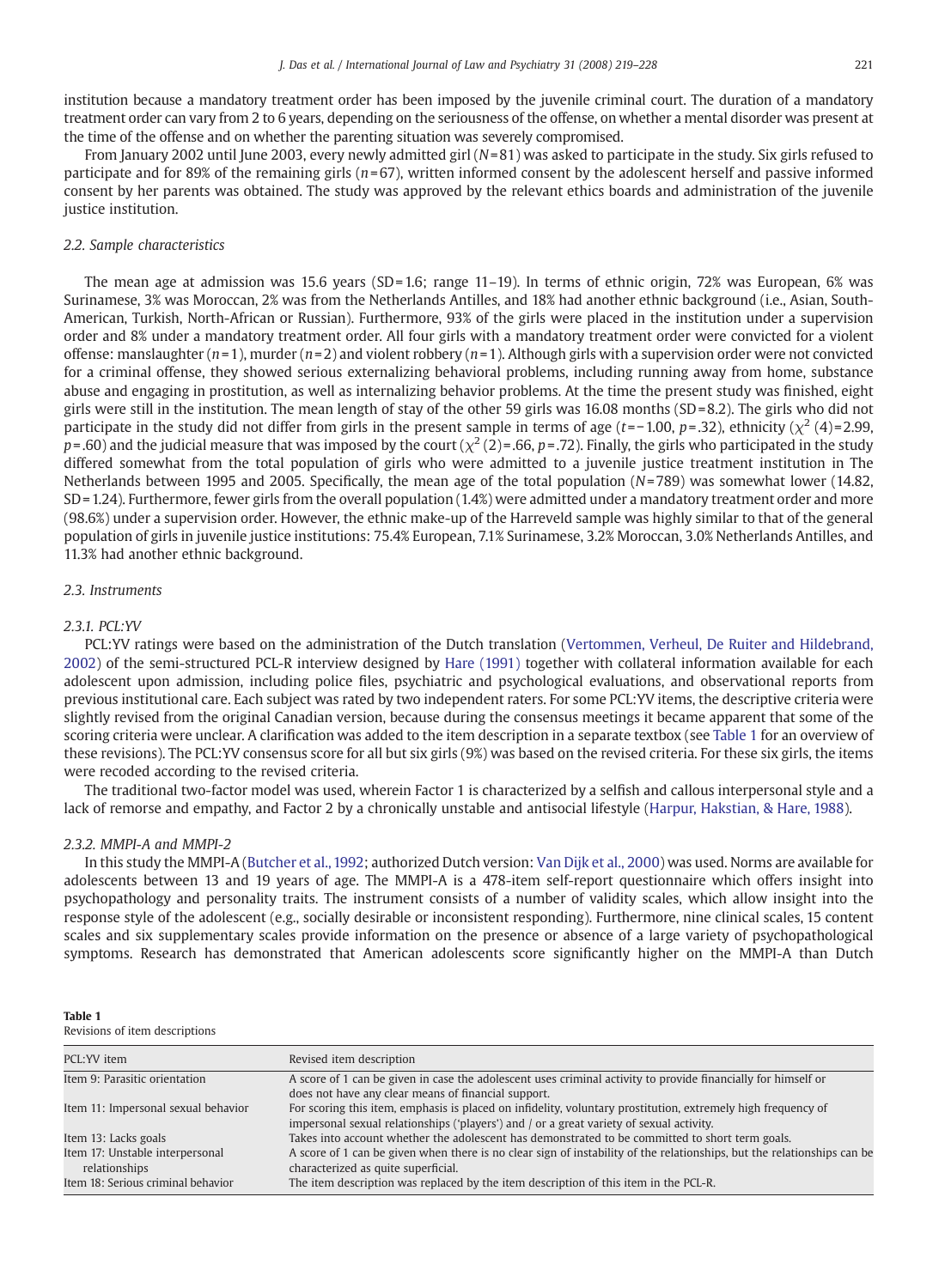adolescents, suggesting Dutch norms should be used [\(Derksen, van Dijk, & Cornelissen, 2003\)](#page-8-0). Furthermore, the test–retest reliability, based on a one-week interval, of the Dutch MMPI-A was found to be reasonable and the internal consistency of most scales was adequate, except for two clinical scales [Scale 3 (Hysteria) and Scale 5 (Masculinity/femininity)], one content scale (low ambition) and one supplementary scale (MacAndrew Alcoholism). Finally, findings supported the construct validity of the Dutch MMPI-A [\(Derksen et al., 2003\)](#page-8-0). When a subject was 19 years or older, the MMPI-2 ([Butcher et al., 1989](#page-8-0); authorized Dutch edition: [Derksen et al., 1995](#page-8-0)) was used (this was the case for 5% of the girls who agreed to complete the MMPI).

In this study, MMPI-A profiles were considered invalid when scores on the TRIN (True Response Inconsistency) and/or VRIN (Variable Response Inconsistency) scales were over 75, and MMPI-2 scores were considered invalid when VRIN scores were over 80. Eighty-eight percent of the girls agreed to complete the MMPI, with 80% of the girls ( $n=54$ ) having a valid profile. Mean PCL: YV scores for girls with a valid MMPI profile did not differ from girls who either did not fill out the MMPI or had an invalid profile  $(t=-1.54, p=.25)$ .

#### 2.3.3. ICL-R

The authorized Dutch translation of the Interpersonal Checklist—Revised (ICL-R; [de Jong et al., 2000\)](#page-8-0) was used to map interpersonal behavioral styles. The ICL-R is an updated version of the Interpersonal Checklist ([LaForge & Suczek, 1955](#page-9-0)) and is based on Leary's model of interpersonal behavior (1957). The ICL-R consists of 160 items, which can be rated yes or no. The instrument consists of ten behavioral dimensions: PA (managerial–autocratic), BC (competitive–exploitative), DE (aggressive–blunt), FG (distrustful–skeptical), nFnG (reserved–aloof), HI (modest–self-efficacing), JK (docile–dependent), LM (cooperative–overconventional), NO (responsible– overgenerous), and nNnO (extravert–gregarious). The scores on the ten dimensions can be transformed into a vector score, describing whether the interactional style is predominantly characterized by dominance versus submissiveness, and by hostility versus friendliness. The ICL-R manual provides information on the psychometric properties of the ICL-R in Dutch samples. The intercorrelations and the circumplex analysis support the hypothesized circular arrangement of the interpersonal styles. The test– retest reliability of the interpersonal styles is moderate to good (ICC range=.57–.83; [de Jong et al., 2000\)](#page-8-0).

ICL-R ratings were obtained from the girls themselves as well as from group leaders (observer ratings) who interact with the girls on a daily basis. Both ratings were used separately in the analyses. The response rates were 87% and 85%, for the group leaders and the girls, respectively.

#### 2.4. Procedure

All raters (N=12) received training in the administration and scoring of the PCL-R by the second author (Corine de Ruiter, Ph.D.) and/or Pascalle van der Wolf, M.Sc., who both had been trained by Drs. Robert D. Hare and David Cooke. The training included a review of the clinical construct of psychopathy and the research literature pertaining to it. Scoring was practiced using videotapes of two Dutch adult forensic psychiatric patients and three adolescent offenders.

In most cases, the participant was interviewed and rated by the supervising psychologist of the ward. This procedure was chosen for several reasons. In the first place, it allowed the psychologist to get to know the client by interviewing her, scoring the PCL:YV and the psychological tests. Secondly, the interview was the first occasion for extended contact and provided a possible basis for a (good) working alliance with the adolescent. Finally, we believe it is important to investigate whether the PCL:YV can be reliably coded by practicing clinicians since this partially determines its ecological validity. The PCL-R interviews were videotaped and after the independent coding of the PCL:YV by two raters, a meeting was planned to obtain a final (consensus) rating for the adolescent. This procedure was chosen in order to maximize information exchange and facilitate precision in scoring.

The administration of the MMPI-A/MMPI-2 and the ICL-R took place in groups of three adolescents at a time, supervised by a psychologist or a research assistant. A standardized introduction to the tests was given and a glossary of difficult terms was used when the girls asked for an explanation of a term used in one of the tests. The supervising psychologist of the ward made sure ICL-R ratings were obtained from the group leaders.

#### 2.5. Statistical analyses

The first set of analyses aimed at providing descriptive information concerning the distribution of PCL:YV ratings in the sample. Second, internal consistency (Cronbach's alpha) and interrater reliability of PCL:YV total scores, factor scores and individual item scores were examined. Because computation of the inter-item correlation requires a score for each item, the value 1 was assigned to omitted items. Interrater reliability was assessed by means of the intraclass correlation coefficient (ICC). The ICC is an appropriate measure for agreement of variables measured on the same ordinal scale [\(McGraw & Wong, 1996\)](#page-9-0). Because there were two sources of variance (random selection of participants from a larger population and random selection of raters from a larger pool of raters), a two way random effects model was used. The consistency type was used to find out whether the manner of rating by the two raters was comparable (and not identical, because in that case the absolute agreement type would be used). A single measure ICC and an average measure ICC can be distinguished. Average measure ICCs are used when an instrument is coded by multiple raters and the average score will be used as a final score. The single measure ICC is the parameter of choice when the instrument is rated by only one rater. In this study, both ICCs are reported, so it can be established whether the use of multiple raters increases reliability. ICCs can vary from 0 to 1.0. The following categories were used for evaluating the observed interrater reliability: ICC≥.75 = excellent; .60≤ICC<.75 = good; .50≤ICC<.60 = moderate; ICC<.50 = poor ([Fleiss, 1986\)](#page-8-0). Three cases for which the PCL:YV coding of only one rater was available, were removed from the analyses concerning interrater reliability.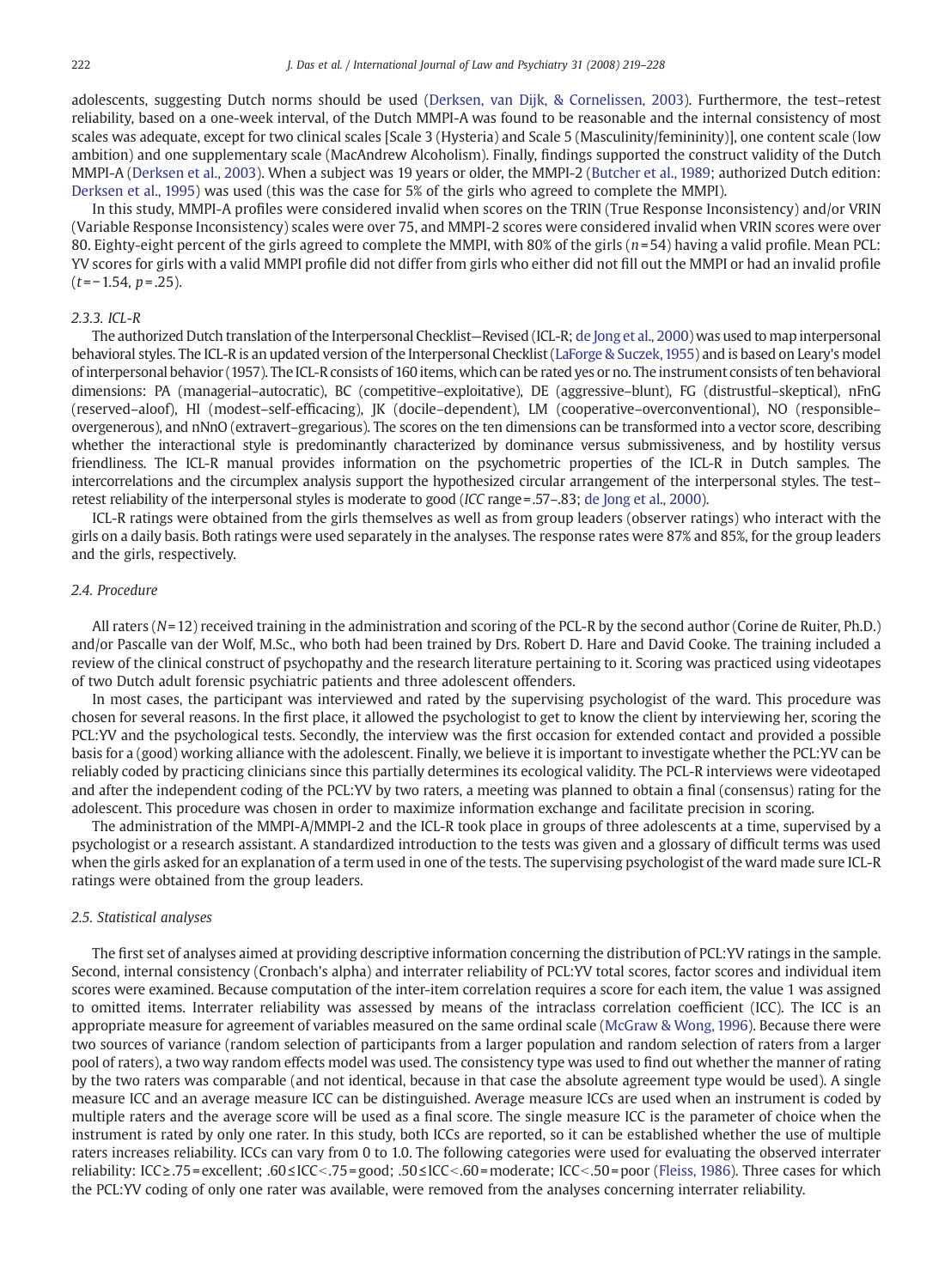#### Table 2

Mean item scores, standard deviations, corrected item-total correlations and interrater reliability of PCL:YV items (N=64)

| Item description                              | Mean | (SD) | Reliabilities |                  |                     |
|-----------------------------------------------|------|------|---------------|------------------|---------------------|
|                                               |      |      | Item-total r  | ICC single rater | ICC average measure |
| 1. Impression management                      | .95  | .76  | .39           | .37              | .54                 |
| 2. Grandiose sense of self-worth              | .83  | .72  | .39           | .33              | .50                 |
| 3. Stimulation seeking                        | 1.70 | .49  | .39           | .41              | .58                 |
| 4. Pathological lying                         | .95  | .65  | .58           | .41              | .59                 |
| 5. Manipulation for personal gain             | 1.28 | .67  | .49           | .33              | .49                 |
| 6. Lack of remorse                            | 1.54 | .66  | .66           | .31              | .47                 |
| 7. Shallow affect                             | 1.32 | .75  | .59           | .43              | .60                 |
| 8. Callous or lacking empathy                 | 1.34 | .74  | .66           | .49              | .66                 |
| 9. Parasitic orientation                      | .83  | .75  | .35           | 34               | .51                 |
| 10. Poor anger control                        | 1.39 | .68  | .44           | .37              | .54                 |
| 11. Impersonal sexual behavior                | 1.00 | .89  | .29           | .54              | .70                 |
| 12. Early behavior problems                   | .78  | .86  | .31           | .53              | .69                 |
| 13. Lacks goals                               | 1.02 | .76  | .34           | .45              | .62                 |
| 14. Impulsivity                               | 1.66 | .54  | .26           | .05              | .10                 |
| 15. Irresponsibility                          | 1.77 | .46  | .41           | .30              | .46                 |
| 16. Failure to accept responsibility          | 1.63 | .58  | .70           | .46              | .63                 |
| 17. Unstable interpersonal relationships      | 1.46 | .59  | .48           | .08              | .15                 |
| 18. Serious criminal behavior                 | 1.17 | .74  | .55           | .62              | .76                 |
| 19. Serious violations of conditional release | .46  | .66  | .11           | $-.01$           | $-.02$              |
| 20. Criminal versatility                      | .63  | .76  | .55           | .51              | .68                 |

Note. PCL:YV = Psychopathy: Checklist: Youth Version; ICC = intraclass correlation coefficient.

Finally, the relationship between the scores on the PCL:YV, the MMPI-A, the MMPI-2 and the ICL-R was examined by computing Pearson product-moment correlation coefficients.

# 3. Results

# 3.1. Individual PCL:YV items

Table 2 presents descriptive statistics, item-total correlations and interrater reliabilities of the individual PCL:YV item scores. PCL: YV mean item scores ranged from 0.46 (serious violations of conditional release) to 1.77 (irresponsibility). The ICCs for the individual items ranged from −.01 (serious violations of conditional release) to .62 (serious criminal behavior) for a single rater (Mdn=.39: see Table 2). Sixteen (out of 20) items could be categorized as having poor interrater reliability according to the guidelines provided by [Fleiss \(1986\)](#page-8-0). The ICCs for the average of two independent raters ranged from −.02 (serious violations of conditional release) to .76 (serious criminal behavior; Mdn ICC =.56). Based on the average ICC, only six items (of 20) could be categorized as having poor interrater reliability, suggesting improved reliability when the PCL:YV is coded by two raters instead of one.

All but five items (impersonal sexual behavior, early behavior problems, lacks goals, impulsivity and serious violations of conditional release) revealed corrected item-to-total correlations ≥.35, indicating that most items contributed significantly to the PCL:YV total score (see Table 2). Items related to irresponsible behavior had a less strong association with the total score.

# 3.2. PCL:YV total and factor scores

The kurtosis of the consensus score was .02 (SE=.59). The scores were normally distributed (Kolmogorov–Smirnov Z=.98, p=.30). The consensus score ranged from 7 to 35 with a mean of  $23.72$  (SD=6.13), a median of 25 and a mode of 25. Table 3 presents the internal consistency and interrater reliability of PCL:YV total and factor scores. The single ICCs for the total and factor scores of the PCL:YV could be categorized as moderate to good (ICC for Factor 1 =.60), whereas average ICCs were good to excellent.

| Table 3                                 |  |  |
|-----------------------------------------|--|--|
| Reliabilities of PCL:YV scores $(N=64)$ |  |  |

| Reliability index               |          |               |     |
|---------------------------------|----------|---------------|-----|
| <b>ICC</b>                      | Total    | Single rater  | .57 |
|                                 |          | Average rater | .72 |
|                                 | Factor 1 | Single rater  | .60 |
|                                 |          | Average rater | .75 |
|                                 | Factor 2 | Single rater  | .51 |
|                                 |          | Average rater | .68 |
| Cronbach's coefficient $\alpha$ |          |               | .79 |
| Mean inter-item r               |          |               | .16 |

Note. PCL:YV = Psychopathy: Checklist: Youth Version; SD = Standard deviation; Mdn = Median; ICC = intraclass correlation coefficient.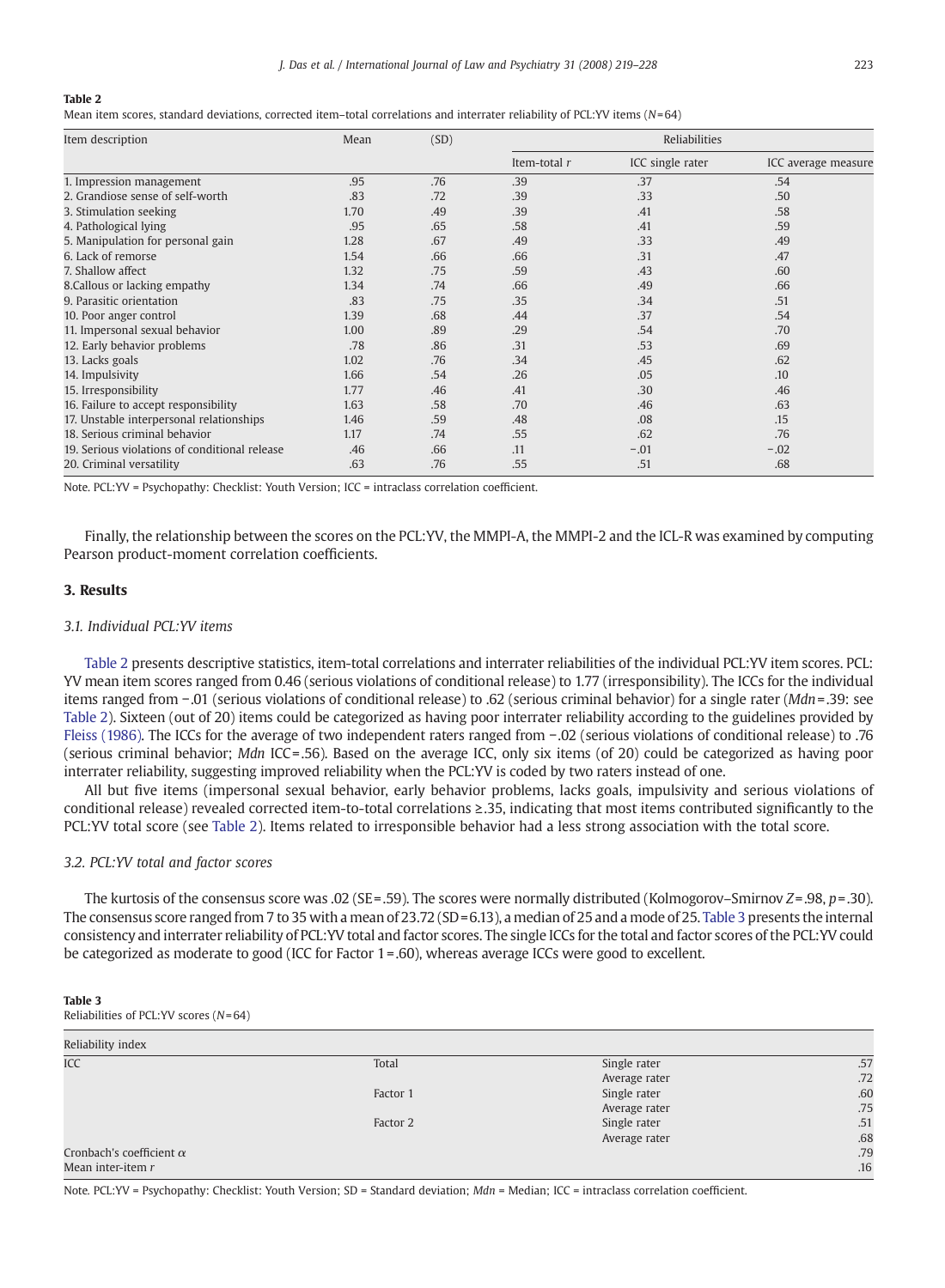Cronbach's coefficient  $\alpha$  for the consensus total score indicated high internal reliability (.79). However, the mean inter-item correlation was .16, which is below the suggested cut-off of .20 in order for a scale to be considered homogeneous ([Green, Lissitz, &](#page-9-0) [Mulaik, 1977](#page-9-0)). When the five items with poor item-to-total correlations (Impersonal sexual behavior, Early behavior problems, Lacks goals, Impulsivity and Serious violations of conditional release) were excluded from the analyses, Cronbach's α increased to .83 and the mean inter-item correlation increased to an adequate .23.

### 3.3. Construct validity

In Table 4 an overview is presented of the correlations between PCL:YV total and factor scores and MMPI clinical scales and subscales. Psychopathic traits in girls as measured by the consensus score on the PCL:YV, appeared to be strongly related to scale 5 (Mf;  $r=0.41$ ). Scale 5 is characteristic of women who "... tend to be assertive, competitive, tough-minded and not particularly interested in appearing or behaving as other women do. Instead, they are more likely to be independent, self-confident, spontaneous, dominant and even aggressive in thought and action." [\(Friedman, Lewak, Nichols & Webb, 2001,](#page-9-0) p. 317). Furthermore, an absence of somatic complaints (scale 3; Hypochondriasis; scale Hy4; somatic complaints) and an absence of sensitivity in reaction to others (scale Pa2 poignancy) characterized these girls. Finally, inhibition of aggression (Hy5) and social avoidance (Si2) were negatively related to PCL:YV total consensus scores.

With respect to Hare's traditional Factor 1, a significant positive association with scale 5 (Mf;  $r = 0.38$ ) and significant negative associations with somatic complaints (scale 3; Hy), sensitivity in reaction to others (Pa2 poignancy) and social avoidance (Si2) were

#### Table 4

Correlations of PCL:YV total and factor scores with MMPI clinical scales and Harris–Lingoes subscales (N= 54)

| MMPI-A or MMPI-2 clinical- or subscale         |             | PCL:YV         |                |
|------------------------------------------------|-------------|----------------|----------------|
|                                                | Total score | Factor 1 score | Factor 2 score |
| 1 (Hypochondriasis)                            | $-.21$      | $-0.33*$       | $-.06$         |
| D (Depression)                                 | $-.11$      | $-.22$         | $-.07$         |
| D1 (Subjective depression)                     | $-.05$      | $-.21$         | .06            |
| D2 (Psychomotor retardation)                   | $-.27$      | $-.21$         | $-.29*$        |
| D3 (Physical malfunctioning)                   | $-.23$      | $-.27$         | $-.11$         |
| D4 (Mental dullness)                           | $-.03$      | $-.20$         | .08            |
| D5 (Brooding)                                  | $-.10$      | $-.25$         | .05            |
| 3 (Hysteria)                                   | $-.27*$     | $-.31*$        | $-.18$         |
| Hy1 (Denial of social anxiety)                 | .18         | .25            | .09            |
| Hy2 (Need for affection)                       | $-.06$      | .09            | $-.15$         |
| Hy3 (Lassitude-malaise)                        | $-.17$      | $-.30*$        | $-.09$         |
| Hy4 (Somatic complaints)                       | $-.28*$     | $-.05$         | $-.39**$       |
| Hy5 (Inhibition of aggression)                 | $-.28*$     | $-.05$         | $-.39**$       |
| 4 (Psychopathic deviate)                       | .13         | $-.03$         | .22            |
| Pd1 (Familial discord)                         | $-.00$      | $-.07$         | .02            |
| Pd2 (Authority problems)                       | .23         | .06            | $.33**$        |
| Pd3 (Social imperturbability)                  | .22         | $.31*$         | .11            |
| Pd4 (Social alienation)                        | $-.02$      | $-.14$         | .10            |
| Pd5 (Self alienation)                          | .04         | $-.14$         | .13            |
| 5 (Masculinity-femininity)                     | $.41***$    | $.38**$        | .27            |
| 6 (Paranoia)                                   | $-.13$      | $-.25$         | .03            |
| Pa1 (Ideas of external influence)              | $-.09$      | $-.18$         | .06            |
| Pa2 (Poignancy)                                | $-.32*$     | $-37**$        | $-.14$         |
| Pa3 (Moral virtue)                             | $-.01$      | .08            | $-.13$         |
| 7 (Psychasthenia)                              | $-.11$      | $-.24$         | $-.00$         |
| 8 (Schizophrenia)                              | $-.13$      | $-.26$         | .01            |
| Sc1 (Social alienation)                        | $-.14$      | $-.23$         | $-.00$         |
| Sc2 (Emotional alienation)                     | $-.13$      | $-.25$         | $-.01$         |
| Sc3 (Lack of ego mastery-cognitive)            | $-.17$      | $-.30*$        | $-.02$         |
| Sc4 (Lack of ego mastery-conative)             | $-.07$      | $-.23$         | .05            |
| Sc5 (Lack of ego mastery-defective inhibition) | $-.10$      | $-.20$         | $-.01$         |
| Sc6 (Sensorimotor dissociation)                | $-.11$      | $-.19$         | $-.05$         |
| 9 (Hypomania)                                  | .00         | $-.07$         | .12            |
| Ma1 (Amorality)                                | $-.03$      | $-.11$         | .12            |
| Ma2 (Psychomotor acceleration)                 | $-.00$      | $-.17$         | .11            |
| Ma3 (Imperturbability)                         | .21         | $.31*$         | .17            |
| Ma4 (Ego inflation)                            | $-.02$      | .02            | .01            |
| 0 (Social introversion)                        | $-.17$      | $-.22$         | $-.10$         |
| Si1 (Shyness)                                  | $-.08$      | $-.14$         | $-.06$         |
| Si2 (Social avoidance)                         | $-.35*$     | $-.30*$        | $-.32*$        |
| Si3 (Self/other alienation)                    | $-.08$      | $-.21$         | .06            |

Note. PCL:YV = Psychopathy Checklist: Youth Version; MMPI = Minnesota Multiphasic Personality Inventory.

 $*p<.05$ , two-tailed.

 $\dot{m}$  = .01 level, two-tailed.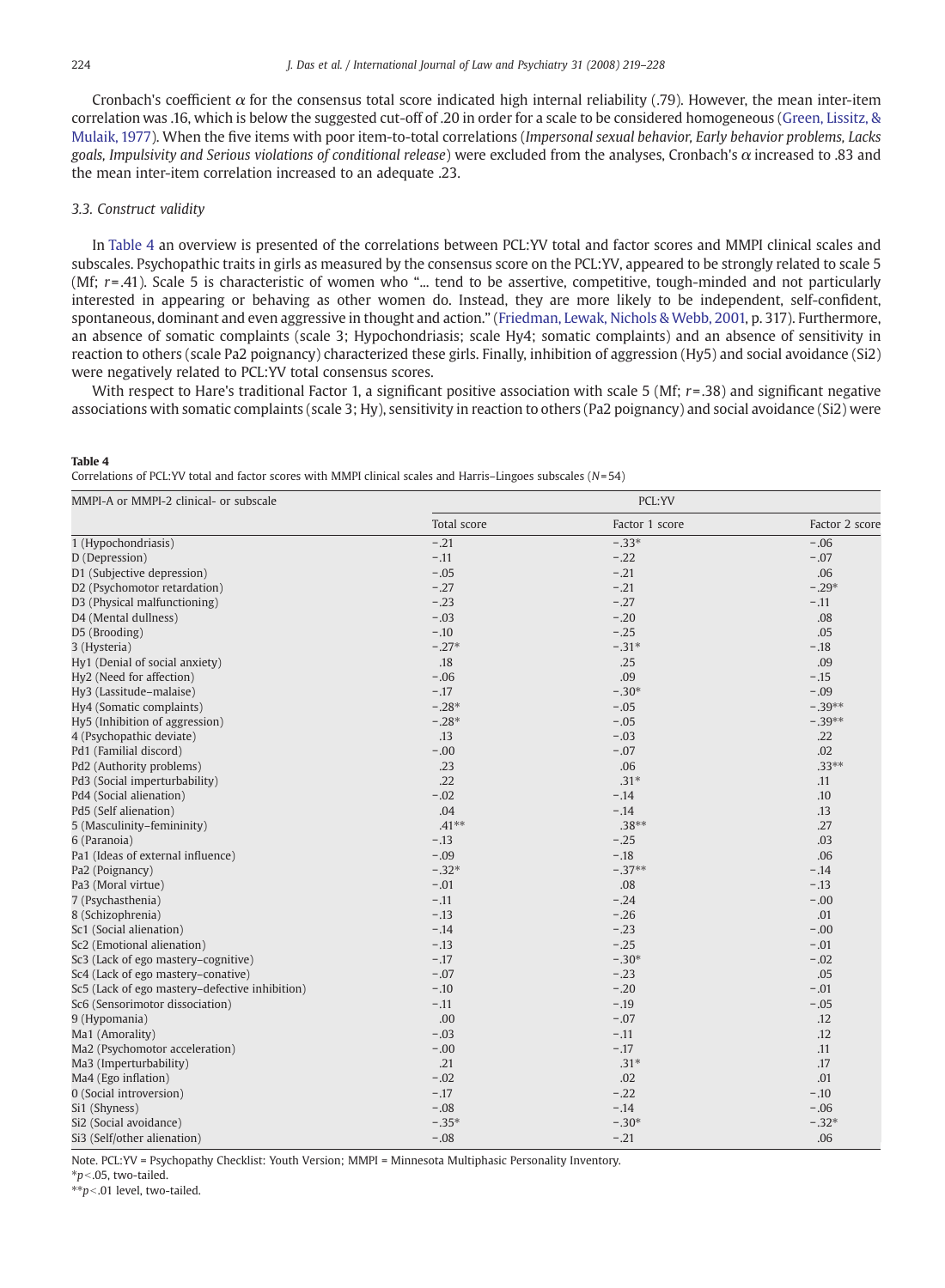#### <span id="page-6-0"></span>Table 5

Correlations of PCL:YV total and factor scores and MMPI Content and Supplementary scales (N= 54)

| MMPI-A or MMPI-2 scale               | PCL:YV      |                |                |  |  |
|--------------------------------------|-------------|----------------|----------------|--|--|
| Content scales                       | Total score | Factor 1 score | Factor 2 score |  |  |
| Anxiety                              | $-.10$      | $-.24$         | $-.03$         |  |  |
| <b>Obsessiveness</b>                 | $-.08$      | $-.18$         | $-.00$         |  |  |
| Depression                           | $-.11$      | $-.25$         | .01            |  |  |
| Health concerns                      | $-.22$      | $-.33*$        | $-.05$         |  |  |
| Alienation                           | $-.13$      | $-.19$         | $-.14$         |  |  |
| <b>Bizarre</b> mentation             | $-.15$      | $-.23$         | $-.04$         |  |  |
| Anger                                | .13         | $-.08$         | $.33*$         |  |  |
| Cynicism                             | $-.08$      | $-.15$         | $-.01$         |  |  |
| Conduct problems                     | .18         | .01            | $.31*$         |  |  |
| Low self-esteem                      | $-.20$      | $-0.36**$      | $-.04$         |  |  |
| Low ambition                         | .08         | $-.06$         | .17            |  |  |
| Social discomfort                    | $-.20$      | $-.24$         | $-.16$         |  |  |
| Family problems                      | $-.01$      | $-.07$         | .01            |  |  |
| School problems                      | .05         | $-.18$         | .24            |  |  |
| Negative treatment indicators        | $-.07$      | $-.25$         | .14            |  |  |
| Supplementary scales                 |             |                |                |  |  |
| Anxiety                              | $-.17$      | $-.28*$        | $-.04$         |  |  |
| Repression                           | $-.12$      | $-.01$         | $-.24$         |  |  |
| MacAndrew alcoholism                 | .16         | $-.04$         | .27            |  |  |
| Alcohol/drug problem acknowledgement | .13         | $-.13$         | .26            |  |  |
| Alcohol/drug problem proneness       | .26         | .01            | $.38**$        |  |  |
| Immaturity                           | .08         | $-.14$         | $.29*$         |  |  |

Note. PCL:YV = Psychopathy Checklist: Youth Version; MMPI = Minnesota Multiphasic Personality Inventory.

 $*<sub>p</sub>$  < 05, two-tailed.

 $**p<.01$  level, two-tailed.

demonstrated. Furthermore, significant relations with other specific MMPI scales could be identified. First, the results revealed that the interpersonal and affective domains of psychopathy were related to social imperturbability (Pd3; Ma3), suggesting that these girls have little concern about the opinions, values and attitudes of others. Second, girls with a high Factor 1 score were characterized by an absence of bodily complaints (scale 1; Hypochondriasis) and an absence of feelings of weakness, tiredness and loss of interest in life (Hy3). Finally, high PCL:YV Factor 1 scores were inversely related to the disruption of information processing by the intrusion of troubling thoughts (Sc3).

Associations between Hare's traditional Factor 2 and MMPI scales could also be identified. For instance, Factor 2 was significantly positively related to authority conflict (Pd2) and significantly negatively related to psychomotor retardation (D2), somatic complaints (Hy4), inhibition of aggression (Hy5) and social avoidance (Si2).

The results concerning the relationship between PCL:YV scores and MMPI content and supplementary scales are presented in Table 5. Factor 1 scores were inversely related to health concerns, low self-esteem and anxiety. Furthermore, girls high on Factor 2 demonstrated an elevation on the anger (ANG) and conduct problems scales (A-con), while showing proneness to alcohol or drug problems (PRO) and psychological immaturity (IMM).

#### Table 6

Correlations of PCL:YV total and factor scores, ICL-R self ratings ( $N=55$ ), and ICL-R observer ratings ( $N=57$ )

| ICL-R interpersonal style         | ICL-R self PCL:YV |                |                | ICL-R mentor PCL:YV |                |                |
|-----------------------------------|-------------------|----------------|----------------|---------------------|----------------|----------------|
|                                   | Total score       | Factor 1 score | Factor 2 score | Total score         | Factor 1 score | Factor 2 score |
| PA (managerial-autocratic)        | .11               | .17            | $-.04$         | .03                 | .20            | $-.09$         |
| BC (competitive-exploitative)     | .21               | $.30*$         | .05            | .04                 | .22            | $-.11$         |
| DE (aggressive-blunt)             | .25               | .21            | .16            | .22                 | .04            | .19            |
| FG (distrustful-skeptical)        | .21               | .08            | $.29*$         | .05                 | $-.10$         | .13            |
| nFnG (reserved-aloof)             | $-.09$            | $-.12$         | .07            | $-.23$              | $-.28*$        | $-.10$         |
| HI (modest-self-efficacing)       | $-.17$            | $-.36**$       | $-.09$         | $-.18$              | $-.21$         | $-.07$         |
| [K (docile-dependent)             | $-.19$            | $-.20$         | $-.08$         | $-.03$              | $-.11$         | .08            |
| LM (cooperative-overconventional) | $-.27*$           | $-.08$         | $-0.33*$       | .01                 | .12            | $-.04$         |
| NO (responsible-overgenerous)     | $-.16$            | $-.04$         | $-.25$         | $-.02$              | .05            | $-.06$         |
| nNnO (extravert-gregarious)       | $-.03$            | .12            | $-.14$         | .21                 | .27            | .21            |
| Dominance                         | .12               | $.32*$         | $-.14$         | .15                 | $.29*$         | .00            |
| Affiliation                       | $-.28*$           | $-.14$         | $-30*$         | $-.01$              | .06            | $-.05$         |

Note. PCL:YV = Psychopathy Checklist: Youth Version; ICL-R = Interpersonal Checklist—Revised.

 $*p<.05$ , two-tailed.

 $**p<.01$  level, two-tailed.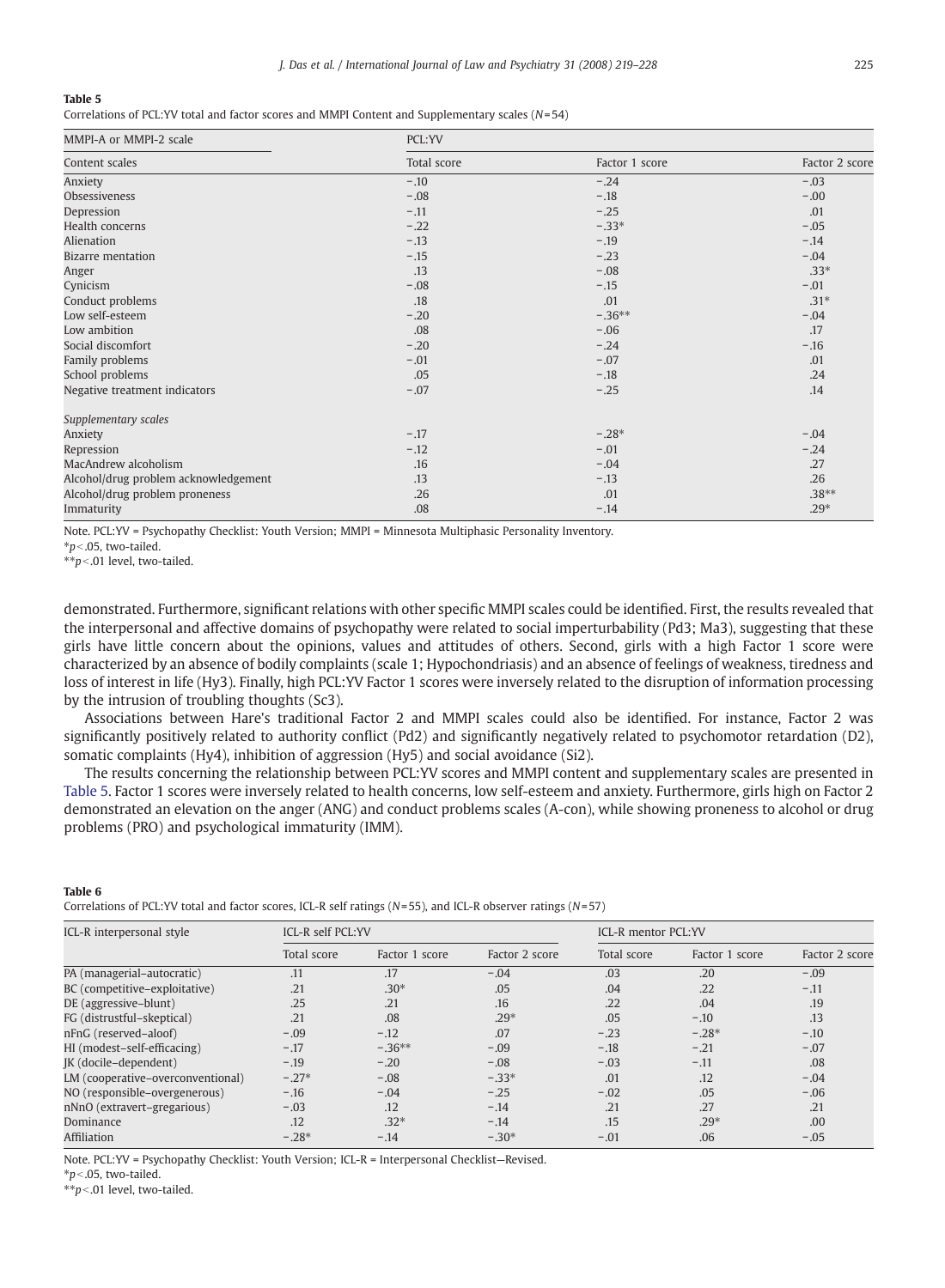[Table 6](#page-6-0) displays the results pertaining to the ICL-R self and group leader ratings in relation to the PCL:YV. A significant negative association was found between the PCL:YV Factor 1 score and a self-reported reserved–aloof interpersonal style, whereas a positive association was demonstrated with the dominance vector. Furthermore, the PCL:YV Factor 1 score was significantly associated with a group leader-rated competitive–exploitative and overall dominant interpersonal style, while PCL:YV total scores were negatively related to a cooperative–overconventional and overall friendly interpersonal style. Finally, Factor 2 scores were associated with a distrustful and skeptical interpersonal style, and inversely related to a cooperative–overconventional and friendly interpersonal style as rated by the group leaders.

# 4. Discussion

#### 4.1. Reliability

Mixed support was found for the reliability of the PCL:YV in female adolescents. With regard to internal consistency, Cronbach's  $\alpha$ (.79) was found to be excellent, but the mean inter-item correlation was relatively low (.16). Furthermore, item-total correlations were demonstrated to be adequate (≥.35) for all but five items. The items Impersonal sexual behavior, Early behavior problems, Lacks goals, Impulsivity and Serious violations of conditional release did not contribute significantly to the PCL:YV total score. Excluding these items from the analyses led to an improved Cronbach's  $\alpha$  and the mean inter-item correlation then exceeded the suggested criterion of .20 ([Green et al., 1977](#page-9-0)), indicating adequate homogeneity of the PCL:YV. Single rater ICCs indicated moderate to good interrater reliability of the PCL:YV total and factor scores. The reliability improved considerably when the PCL:YV was coded by two independent raters, a finding which is in line with previous research ([Vitale et al., 2002\)](#page-9-0). A poor interrater reliability was found for most of the individual items.

Several explanations may be offered for the failure to provide convincing evidence for the reliability of the PCL:YV in our female adolescent sample. First, the age-appropriateness of some of the PCL:YV item descriptions has been called into question because of the downward extension of PCL-R items that was used in the development of the PCL:YV ([Hart, Watt, & Vincent, 2002; Seagrave &](#page-9-0) [Grisso, 2002\)](#page-9-0). The PCL:YV manual seems to lack clear instructions as to what should be considered psychopathic trait-like and what should be seen as transient, state-like characteristics that are a normal part of adolescence. In addition, the restricted life experience of adolescents complicates the coding of some of the items. When there is evidence of a pattern of behavior, one can be more sure that certain behaviors are trait-like (which is often the case with adults, who have just had a longer lifetime to show the behaviors) than when the time frame is short (as is the case with adolescents). The poor interrater reliability at the item level may be partly the result of this indistinctness of PCL:YV item descriptions.

Second, the improved internal consistency after the exclusion of five behaviorally oriented items suggests that these PCL:YV items may not be appropriately defined for diagnosing psychopathic traits in girls. Several authors suggested that the DSM-IV diagnostic criteria for Conduct Disorder (CD) appear to be more relevant to boys because they emphasize overt aggressive and antisocial behavior, while more covert types of antisocial behavior, such as sexual promiscuity, prostitution, frequent lying and manipulativeness are more characteristic of girls ([Pepler, Madsen, Webster, & Levene, 2005; Odgers & Moretti, 2002\)](#page-9-0). Similarly, there may be gender bias in the diagnosis of psychopathy ([Cale & Lilienfeld, 2002](#page-8-0)). Recently, [Cooke, Michie, Hart and Clark \(2004\)](#page-8-0) used structural equation modeling to evaluate the structure of the PCL-R. They compared two models, namely a measurement model, which includes the antisocial behavior items of the PCL-R as primary symptoms, and a causal model, which includes these items as secondary symptoms or consequences of psychopathy. The causal model was demonstrated to be superior to the measurement model on several indices of model fit. When (overt) antisocial behavior is a consequence of core psychopathic traits, it may well be that it is a typical male but not a female manifestation of core psychopathic traits. This suggests that it may be necessary to adjust the behavioral criteria of the PCL:YV to take into account gender-specific expressions of antisocial behavior.

#### 4.2. Validity

Theoretically significant associations between the PCL:YV, MMPI and ICL-R provided support for the construct validity of the PCL:YV total and factor scores. According to [Fiske and Campbell \(1992\),](#page-8-0) validity coefficients regarding construct validity are often modest, typically in the .30 to .50 range. By these standards, a strong association was found between psychopathy scores and MMPI-scale 5 (Mf), which characterized these girls as assertive, competitive, tough-minded, self-confident, dominant and aggressive. Furthermore, the absence of physical complaints, social avoidance, low self-esteem and anxiety, and the presence of behavioral problems (i.e., anger proneness, problems related to alcohol and drug use, disinhibition of aggression) and little concern about the values of others were characteristic of these girls. Factor 1 was mainly related to the absence of social avoidance, somatic complaints and feelings of lethargy, while Factor 2 was related to behavioral problems like authority conflict and disinhibition of aggression. We could not replicate the significant associations between psychopathy scores and scale 4 and a combination of scales 4 and 9 of the MMPI, demonstrated previously in a sample of male adolescent offenders [\(Brandt et al., 1997\)](#page-8-0).

The associations between the PCL:YV and the ICL-R self-report and observer ratings demonstrated that girls scoring high on the PCL:YV had a dominant and hostile interpersonal style. Factor 1 was especially associated with interpersonal dominance. These results are in line with findings from a study conducted by [Forth et al. \(1996\)](#page-8-0), who demonstrated in a noncriminal adult female sample, that psychopathy scores were associated with a self-reported and observed dominant, arrogant, calculating and coldhearted interpersonal style. In summary, our study provides initial evidence for the concurrent and divergent validity of the Dutch PCL:YV in female adolescents.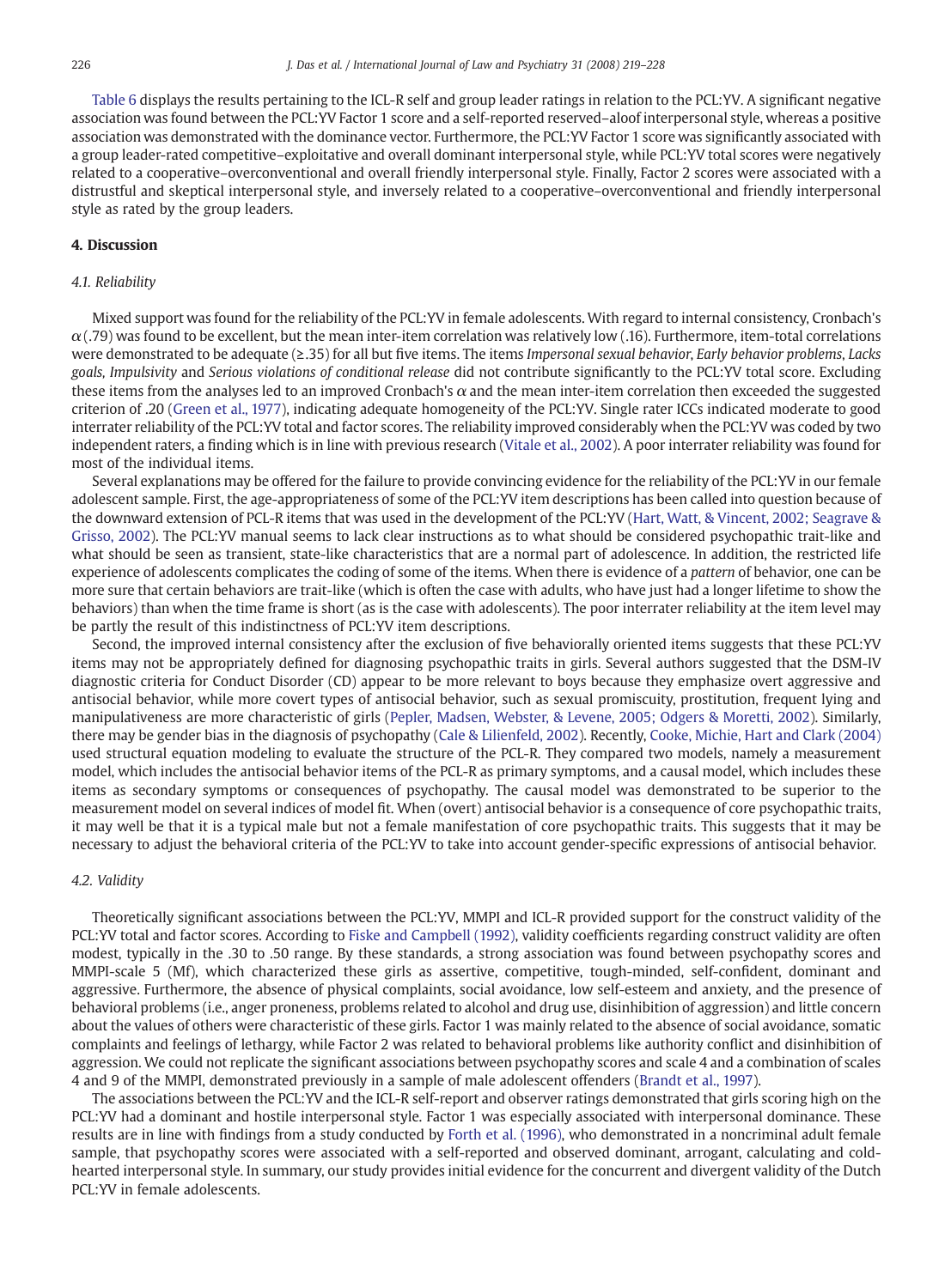# <span id="page-8-0"></span>4.3. Limitations

A first limitation of our study concerns the relatively small sample size of 67 girls. A larger sample might have increased the reliability estimates. However, given the paucity of research on psychopathic traits in female adolescents, even a study with a sample of limited size such as the present one, can make a contribution to the knowledge base.

Secondly, in the present study PCL:YV consensus ratings were used in the analyses concerning construct validity, which is in contrast to previous studies, which used psychopathy scores obtained from a single rater. We believe a consensus rating may be advisable for obtaining a reliable psychopathy score in female adolescents, because of the exchange of information and the integration of this information during the consensus meeting, an approach that has also been advocated by Cooke et al. (2004).

Thirdly, the sample was derived from a single Dutch juvenile justice treatment institution, thereby limiting generalization. Nevertheless, a comparison with demographic characteristics of the total population of girls admitted to a secure institution, indicates that our group is largely representative.

#### 4.4. Clinical implications

The present findings regarding reliability suggest that PCL:YV item descriptions may have to be modified to take into account gender-specific manifestations of psychopathy. In the meantime, clinicians should be reticent about using the PCL:YV with female adolescents in clinical practice. Only factor and total scores should be used, whereas item scores are not reliable. Furthermore, a consensus meeting between independent raters is recommended to increase the reliability of PCL:YV scores in girls. Despite the present shortcomings in reliability, our findings do provide initial evidence of the construct validity of the PCL:YV for measuring psychopathic traits in girls. Although much is still unknown about the possible long-term consequences of these traits in girls (e.g., risk of antisocial personality disorder, treatment responsiveness), taking into account their psychopathic characteristics may prove an advancement in the delivery of treatment interventions.

### Acknowledgment

This study was supported by the Ministry of Justice. The authors gratefully acknowledge the contributions to this study made by the clinical staff of Jongerenhuis Harreveld, section Alexandra, and Manon Stapel, M.Sc., who participated in this research during her clinical internship. The management of Jongerenhuis Harreveld is thanked for their support during this study.

#### References

- Bates, J. E., Bayles, K., Bennett, D. S., Ridge, B., & Brown, M. M. (1991). Origins of externalizing behavior: Problems at eight years of age. In D. J. Pepler, & K. H. Rubin (Eds.), The development and treatment of childhood aggression (pp. 93−120). Hillsdale, NJ: Erlbaum.
- Brandt, J. R., Kennedy, W. A., Patrick, C. J., & Curtin, J. (1997). Assessment of psychopathy in a population of incarcerated adolescent offenders. Psychological Assessment, 9, 429−435.
- Butcher, J. N., Dahlstrom, W. G., Graham, J. R., Tellegen, A., & Kaemmer, B. (1989). Minnesota Multiphasic Personality Inventory-2 (MMPI-2): Manual for Administration and scoring. Minneapolis: University of Minnesota Press.
- Butcher, J. N., Williams, C. L., Graham, J. R., Archer, R. P., Tellegen, A., Ben-Porath, Y. S., et al. (1992). MMPI-A (Minnesota Multiphasic Personality Inventory— Adolescent): Manual for administration, scoring, and interpretation Minneapolis: University of Minnesota Press.
- Cale, E. M., & Lilienfeld, S. O. (2002). Histrionic personality disorder and antisocial personality disorder: Sex-differentiated manifestations of psychopathy? Journal of Personality Disorders, 16, 52−72.
- Cooke, D. J., Kosson, D., & Michie, C. (2001). Psychopathy and ethnicity: Structural, item, and test generalizability of the Psychopathy Checklist—Revised (PCL-R) in Caucasian and African-American participants. Psychological Assessment, 13, 531−542.
- Cooke, D. J., & Michie, C. (2001). Refining the construct of psychopathy: Towards a hierarchical model. Psychological Assessment, 13, 171−188.
- Cooke, D. J., Michie, C., Hart, S. D., & Clark, D. A. (2004). Reconstructing psychopathy: clarifying the significance of antisocial and socially deviant behavior in the diagnosis of psychopathic personality disorder. Journal of Personality Disorders, 18, 337−357.
- de Jong, C. A. J., van den Brink, W., & Jansma, A. (2000). ICL-R: Handleiding bij de vernieuwde versie van de Interpersonal Checklist (ICL). [Manual of the revised Dutch version of the Interpersonal Checklist (ICL)]. Sint Oedenrode, the Netherlands: Novadic.
- de Ruiter, C., Kuin, N., de Vries, J., & Das, J., (2002). Psychopathie Checklist: Jeugd Versie: Geautoriseerde Nederlandse vertaling. [Psychopathy Checklist: Youth Version: Authorized Dutch translation]. Unpublished research version.
- Derksen, J., de Mey, H., Sloore, H., & Hellenbosch, G. M. (1995). MMPI-2: Handleidingbij afname, scoring en interpretatie. [Manual for the assessment, scoring and interpretation of the Dutch MMPI-2.]. Nijmegen: Pen Tests Publishers.
- Derksen, J., van Dijk, J., & Cornelissen, A. (2003). De Nederlandse adolescentenversie van de MMPI. [The Dutch language version of the MMPI for adolescents.]. De Psycholoog, 38, 304−311.

Farrington, D. P. (2005). The importance of child and adolescent psychopathy. Journal of Abnormal Child Psychology, 33, 489−497.

- Fiske, D. W., & Campbell, D. T. (1992). Citations do not solve problems. Psychological Bulletin, 112, 393−395.
- Fleiss, J. L. (1986). The design and analysis of clinical experiments. New York: Wiley.
- Forth, A. E., Brown, S. L., Hart, S. D., & Hare, R. D. (1996). The assessment of psychopathy in male and female noncriminals: Reliability and validity. Personality and Individual Differences, 20, 531−543.
- Forth, A. E., & Burke, H. C. (1998). Psychopathy in adolescence: Assessment, violence, and developmental precursors. In D. J. Cooke, A. E. Forth, & R. D. Hare (Eds.), Psychopathy: Theory, research, and implications for society (pp. 205−229). Dordrecht, The Netherlands: Kluwer.
- Forth, A. E., Hart, S. D., & Hare, R. D. (1990). Assessment of psychopathy in male young offenders. Psychological Assessment: A Journal of Consulting and Clinical Psychology, 2, 342−344.
- Forth, A. E., Kosson, D., & Hare, R. D. (2003). The Psychopathy Checklist: Youth Version. Toronto, Ontario: Multi-Health Systems.
- Forth, A. E., & Mailloux, D. L. (2000). Psychopathy in youth: What do we know? In C. B. Gacono (Ed.), The clinical and forensic assessment of psychopathy: A practitioner's guide (pp. 25−54). Mahwah, NJ: Lawrence Erlbaum Associates.
- Frick, P. J., Bodin, S. D., & Barry, C. T. (2000). Psychopathic traits and conduct problems in community and clinic-referred samples of children: Further development of the Psychopathy Screening Device. Psychological Assessment, 12, 382−393.
- Frick, P. J., & Hare, R. D. (2001). Antisocial process screening device: Technical manual. New York: Multi Health Systems.